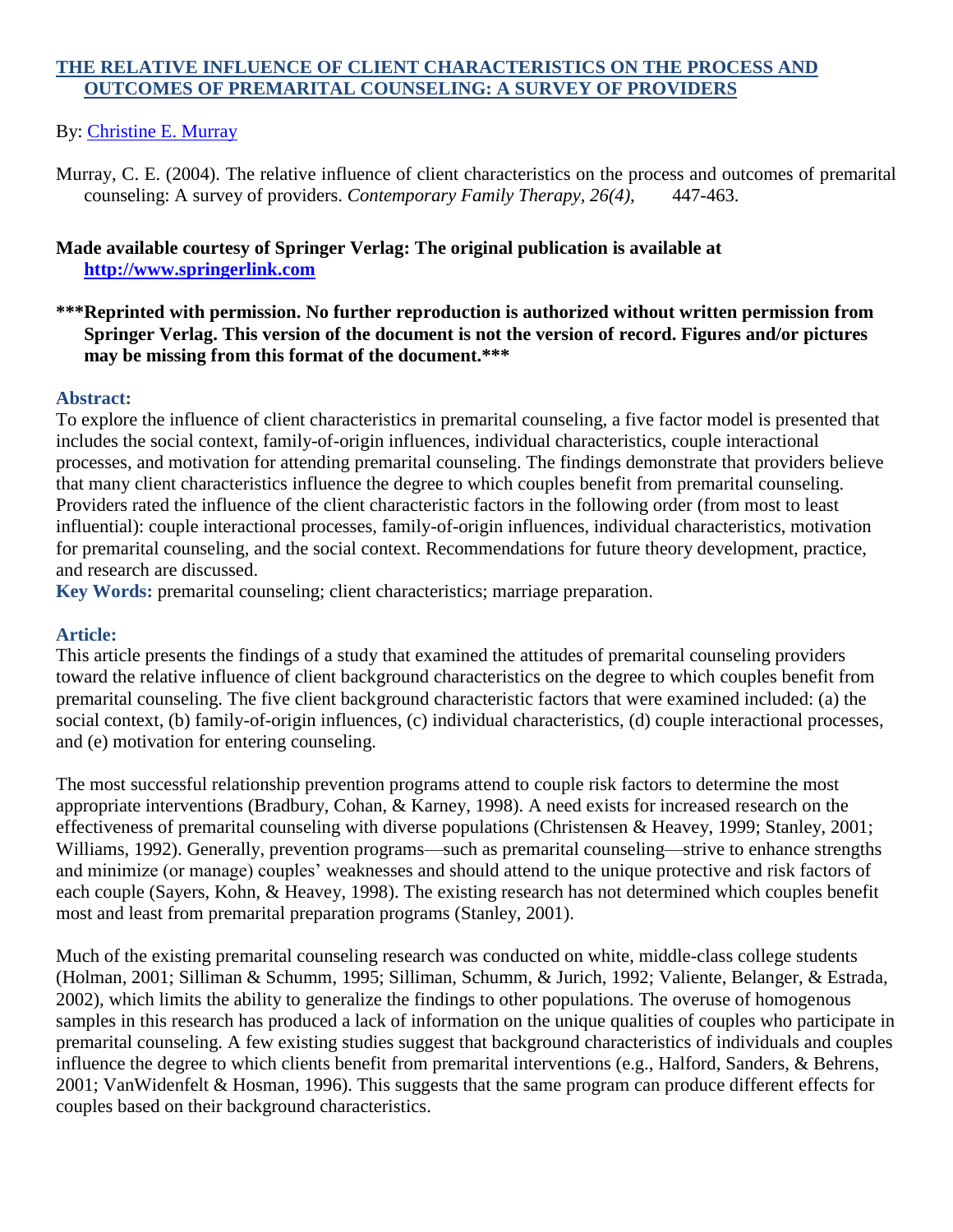### **THEORETICAL FRAMEWORK**

This study proposes a five-factor model of unique couple characteristics in premarital counseling. This model is based on two existing theories: Holman's (2001) theory of premarital prediction of marital outcomes and Deci and Ryan's (1985) Self-Determination Theory. This conceptual framework provides a context for understanding the needs of premarital counseling participants and for matching clients' needs with appropriate interventions. Following an introduction to each theory, the five-factor model examined in this study is presented.

## *Holman's Theory of Premarital Prediction of Marital Outcomes*

Holman's (2001) theory of premarital prediction of marital outcomes integrates research on marital development, focusing on the influence of premarital factors on subsequent marital outcomes. According to this theory, four major premarital factors influence subsequent marital outcomes—the social context, family-oforigin influences, individual characteristics, and couple interactional processes.

According to Holman's (2001) theory, the social context variables that influence marital outcomes include social network support and the sociocultural context. Social network support describes the amount of support a couple receives from significant people in their lives, including friends and family members. Sociocultural context factors include age at marriage, socioeconomic factors, race, and gender identity. Family-of-origin influences include the family structure (e.g., whether one or both partners experienced parental divorce) and the family environment (e.g., interaction patterns, the level of family conflict, and the emotional climate). Individual characteristics include personality characteristics, values, and attitudes toward marriage. Both partners' individual characteristics influence the marital relationship. Couple interactional processes include "communication, consensus, similarity, and relationship identity" (p. 142).

### *Deci and Ryan's Self-Determination Theory*

Deci and Ryan's (1985) Self-Determination Theory presents a framework for understanding human motivation. They posit motivation along a continuum which depicts the degree to which behaviors are internally (intrinsically) or externally (extrinsically) driven. Intrinsically motivated activities "are ones for which there is no apparent reward except the activity itself. People seem to engage in the activities for their own sake" (Deci, 1975, p. 23). Extrinsically motivated activities are done for an external reward, although at times the meaning for this reward is internalized. Typically, when people are motivated intrinsically, they experience more positive outcomes and enhanced learning. Intrinsic motivation is related to enhanced creativity, increased persistence, positive emotional states (Deci & Ryan, 1985), and long-term maintenance of behavior change (Deci & Ryan, 1987).

## *A Five-Factor Model for Understanding Couple Characteristics in Premarital Counseling*

Based on Holman's theory of premarital prediction of marital outcomes and Deci and Ryan's Self-Determination Theory, a five-factor model was developed to conceptualize the client characteristics that influence the degree to which couples benefit from premarital counseling. This model combines the four factors that Holman posits as premarital predictors of marital outcomes with motivation specific to the premarital counseling program. In this five-factor model, social context, family-of-origin factors, individual characteristics, couple interactional processes, and the couple's motivation for entering premarital counseling are proposed to influence the degree to which couples benefit from premarital counseling. To examine this model in the current study, the perspective of premarital counseling providers was sought.

### **METHODOLOGY**

This study used a cross-sectional survey methodology. The methodology was based on Dillman's (2000) Tailored Design Method and incorporated a mixed-mode survey utilizing Internet and mail surveys. The population comprised premarital counseling providers in Florida. In Florida, each county clerk of court maintains a list of individuals who register to provide premarital counseling to couples who marry in that county (Florida Statutes, 1998, Section 741.0305). The Florida Statutes hold that couples who complete a premarital counseling program with a registered provider are eligible to receive a marriage license fee discount and a waiver of the three-day waiting period to receive their licenses. The researcher contacted all 67 county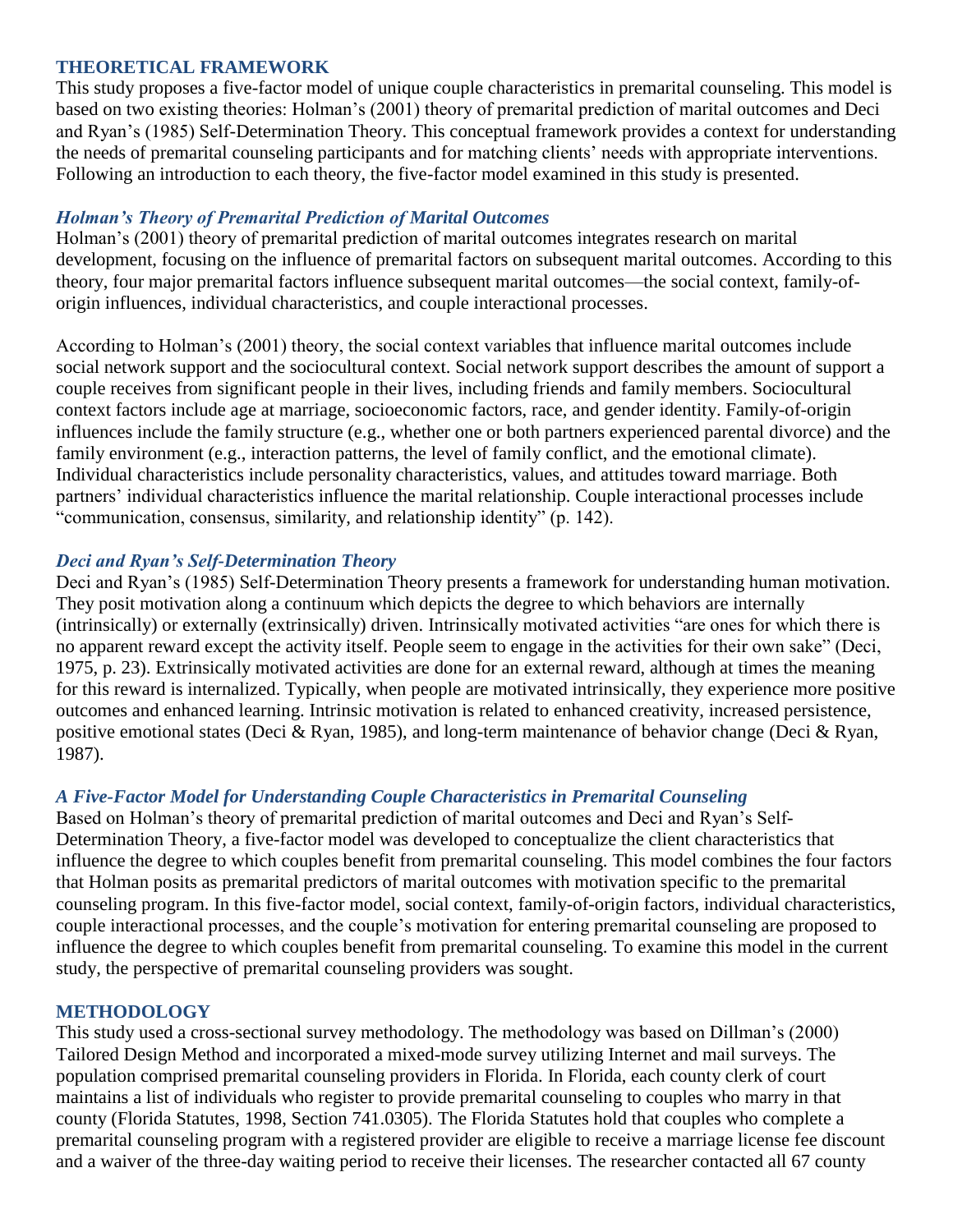clerks of court in Florida to request a copy of the list of providers in each county. Of the 67 counties, 51 (76.1%) provided that list. From these lists, systematic sampling was used to select a representative sample of 1,000 individuals to be invited to participate in this study.

Each individual selected into the sample was contacted three times to request his or her participation in this study. Participants were contacted either over e-mail or through postal mail. Every participant had the option to complete either an Internet-based or a paper-based survey. The number of individuals who participated in this study was 210. Of the 1,000 providers who were selected into the sample, the surveys of 201 providers (20.1%) were not able to be delivered to the intended respondent either through electronic or postal mail. Therefore, the response rate to this survey, including participants who received the survey, was 26.3%.

### *Instrumentation*

This study involved the development of a new instrument, the Premarital Counseling Survey (PCS). The first section of the PCS assessed providers' beliefs about the relative influence of client characteristics on the degree to which couples benefit from premarital counseling. The question in this section asked, "Based on your experience across all couples with whom you have worked, how influential do you think each of the following characteristics is in determining the degree to which a couple will benefit from a premarital counseling and/ or educational program?" Item responses were based on a four-point Likert type scale, and response options ranged from 1 (not at all influential) to 4 (very influential). Thirty-seven items described various client background characteristics. The overall scale contained five subscales: couple interactional processes, individual characteristics, family-of-origin influences, the social context, and motivation for premarital counseling. Table 1 presents the corresponding subscale for each item.

Items on the PCS were adapted from three existing instruments: (a) Aubrey, Bond, and Campbell's (1997) survey of client suitability for counseling, (b) the Family-of-Origin Scale (FOS; Hovestadt, Anderson, Piercy, Cochran, & Fine, 1985), and (c) the Family Inventory of Life Events and Changes (FILE; McCubbin, Patterson, & Wilson, 1991). In addition, four new items were developed for this section. Items from existing instruments were selected for inclusion on the PCS based on their degree of fit with the five-factor model proposed in this study. When appropriate, items from existing instruments were modified to match the format of the PCS. Survey items were ordered randomly apart from their subscales.

A number of steps, based on Dillman's (2000) Tailored Design Method, were taken to develop the survey. These steps included: (a) an analysis of the instrument by knowledgeable colleagues to determine the face validity of the proposed factor structure, (b) interviews with potential survey respondents to understand the thoughts and reactions of the respondents as they complete the survey, (c) a small pilot study of the instrument, and (d) a final check by a small number of knowledgeable reviewers who had been uninvolved with the development of the instrument.

Twenty-four premarital counseling providers participated in the pilot study. Participants were drawn from the same population as the sample in the final study. The pilot study sample was a convenience sample of population members whose e-mail addresses were available through public Internet sites. The total scale Cronbach's alpha reliability coefficient for the pilot study data was  $\alpha = 0.96$ .

TABLE 1

| Client Background Characteristic Items: Subscale Designations,<br>Rank-Ordered Means, and Standard Deviations |             |      |         |
|---------------------------------------------------------------------------------------------------------------|-------------|------|---------|
| Characteristic                                                                                                | Subscale    | Mean | $_{SD}$ |
| The couple reports<br>a history of<br>aggression                                                              | CIP         | 3.39 | 0.86    |
| The couple is experiencing<br>an immediate crisis                                                             | $_{\rm SC}$ | 3.38 | 0.90    |
| The couple displays a<br>tendency to behave<br>destructively towards one<br>another                           | CIP         | 3.29 | 1.08    |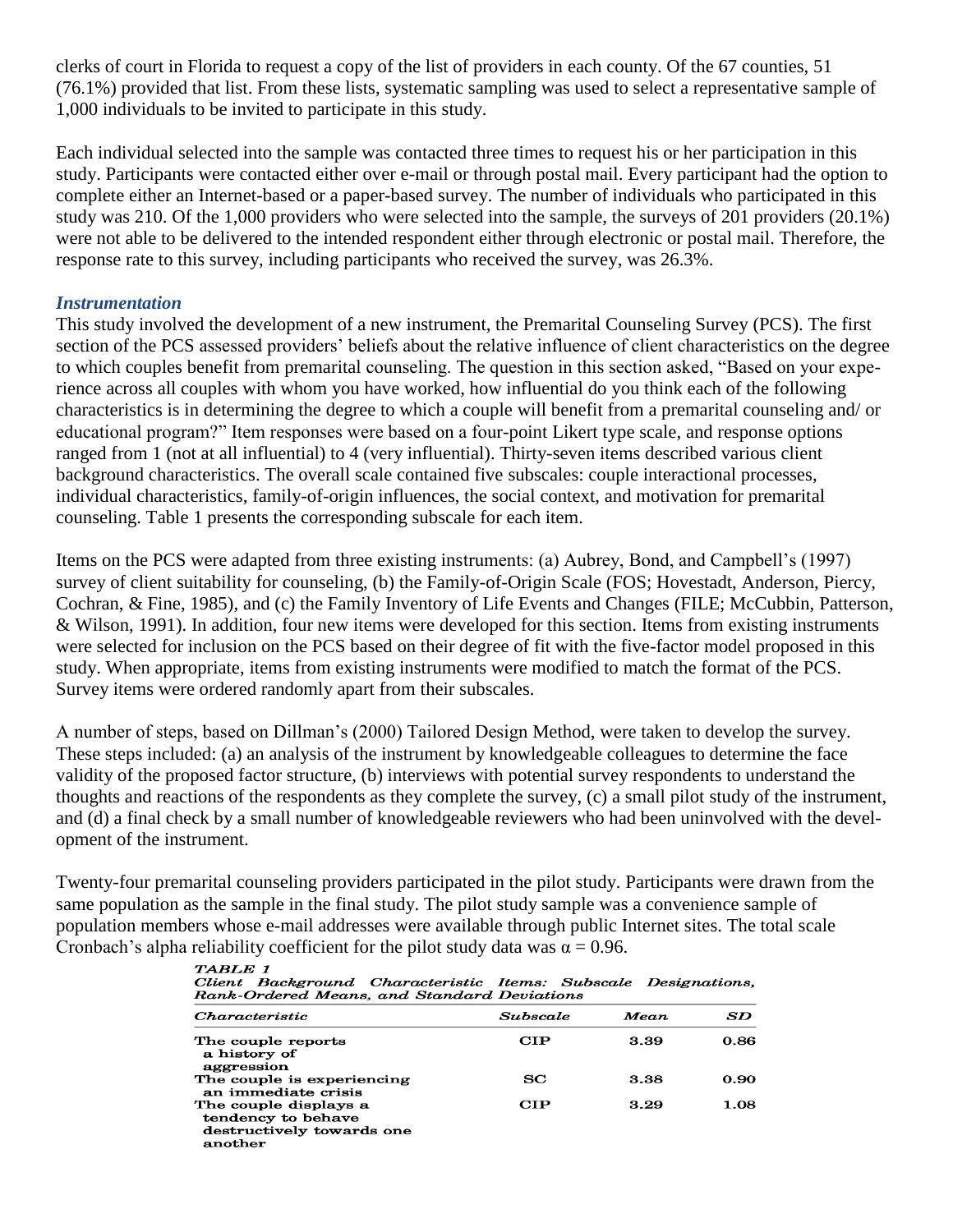| Each partner remembers his<br>or her family-of-origin as<br>being warm and supportive                          | <b>FOI</b>     | 3.26 | 0.82 |
|----------------------------------------------------------------------------------------------------------------|----------------|------|------|
| Each partner remembers                                                                                         | <b>FOI</b>     | 3.25 | 0.77 |
| that his or her family                                                                                         |                |      |      |
| members usually were                                                                                           |                |      |      |
| sensitive to one another's                                                                                     |                |      |      |
| feelings                                                                                                       |                |      |      |
| One of the partners                                                                                            | IC             | 3.25 | 0.97 |
| demonstrates a tendency                                                                                        |                |      |      |
| to behave in                                                                                                   |                |      |      |
| self-destructive ways                                                                                          |                |      |      |
| The couple demonstrates a<br>poor capacity for problem<br>solving                                              | $\mathbf{CIP}$ | 3.25 | 0.88 |
| In one of the partner's                                                                                        | <b>FOI</b>     | 3.24 | 0.76 |
| family-of-origin, resolving<br>conflict was a very<br>stressful experience                                     |                |      |      |
| The atmosphere in each<br>partner's family-of-origin<br>usually was pleasant                                   | <b>FOI</b>     | 3.23 | 0.77 |
| The couple demonstrates a<br>general difficulty in<br>speaking about thoughts<br>and feelings with one another | $_{\rm CIP}$   | 3.22 | 0.80 |

TABLE 1 (Continued)

| Characteristic                                                                                      | Subscale       | Mean | SD   |
|-----------------------------------------------------------------------------------------------------|----------------|------|------|
| One of the partners is not<br>comfortable with sexuality                                            | CIP            | 3.19 | 0.91 |
| in the relationship<br>The partners appear<br>reluctant to identify with<br>feelings of one another | CIP            | 3.16 | 0.89 |
| One partner shows an<br>inability to hold down a job                                                | IC             | 3.15 | 1.01 |
| One partner exhibits<br>unresolved grief                                                            | IC             | 3.14 | 0.88 |
| It is the second marriage<br>for the partners                                                       | SC             | 3.14 | 0.83 |
| One of the partners exhibits<br>poor capacity for self-reflection<br>and self-exploration           | IC             | 3.13 | 0.87 |
| The partners seem to deny<br>their own part in<br>interactional processes                           | $\mathbf{CIP}$ | 3.12 | 1.00 |
| One of the partners demonstrates<br>no desire for change                                            | <b>MOT</b>     | 3.12 | 1.09 |
| The couple reports poor<br>sexual functioning                                                       | $_{\rm CIP}$   | 3.09 | 0.93 |
| Partners come from different<br>religious backgrounds                                               | SC             | 3.09 | 0.84 |
| One of the partners has low<br>motivation to come to<br>premarital counseling                       | <b>MOT</b>     | 3.09 | 0.94 |
| One of the partners appears<br>reluctant to understand himself<br>or herself or to gain insight     | <b>MOT</b>     | 3.04 | 0.92 |
| In one of the partner's<br>family-of-origin, the atmosphere<br>was cold and negative                | <b>FOI</b>     | 3.02 | 0.76 |
| The couple appears<br>to have inadequate<br>support between sessions                                | SC             | 2.97 | 0.84 |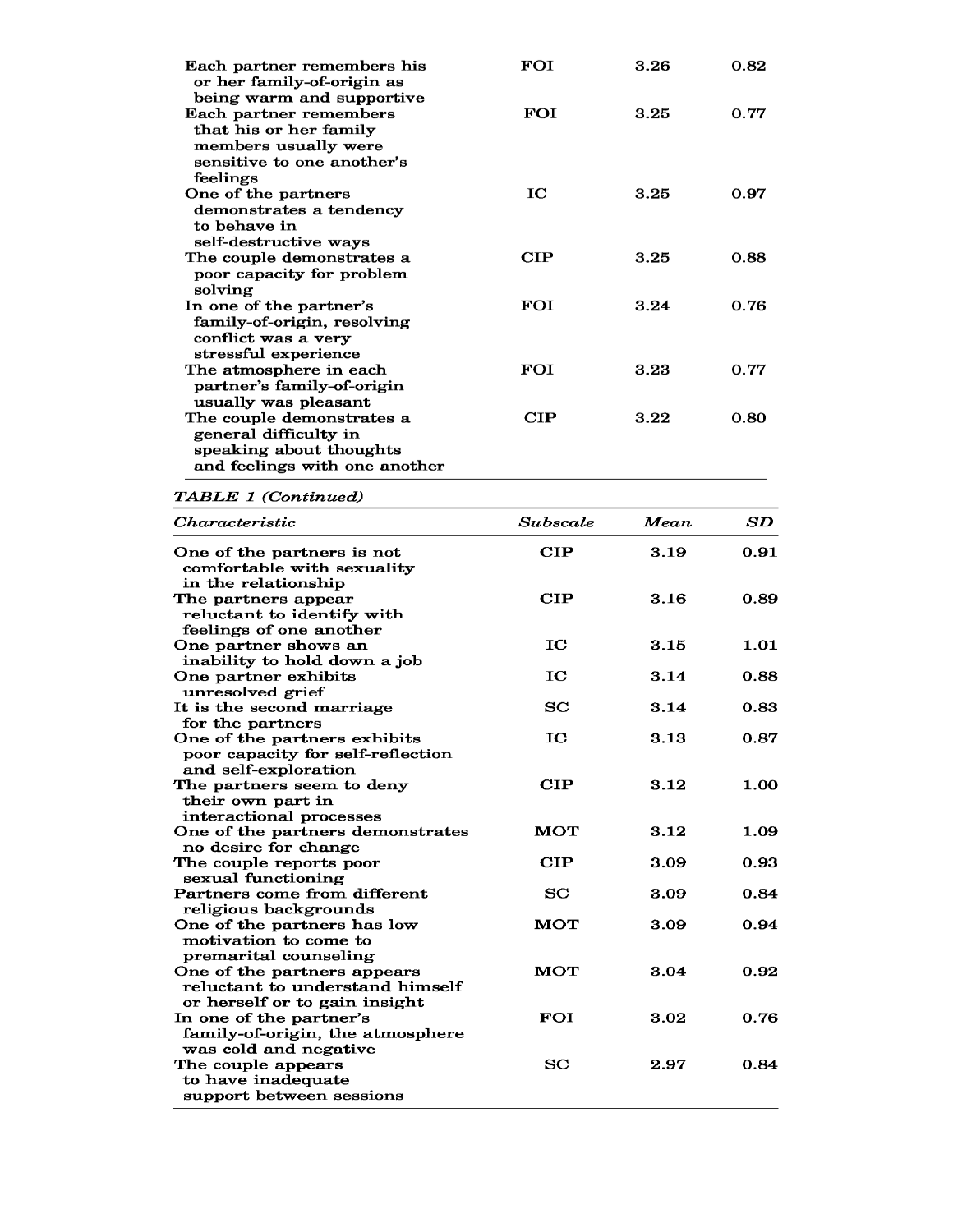TABLE 1 (Continued)

| ${\it Characteristic}$         | Subscale    | Mean | SD   |
|--------------------------------|-------------|------|------|
| The couple appears             | SC          | 2.97 | 0.84 |
| to have inadequate             |             |      |      |
| support between sessions       |             |      |      |
| One or both of the partners    | SC          | 2.97 | 0.94 |
| are under age 20               |             |      |      |
| The partners avoid eye         | CIP         | 2.96 | 0.97 |
| contact with one another       |             |      |      |
| One partner's parents were     | <b>FOI</b>  | 2.89 | 0.75 |
| separated or divorced          |             |      |      |
| One partner seems              | <b>MOT</b>  | 2.89 | 0.98 |
| reluctant to meet at the       |             |      |      |
| agreed time and place          |             |      |      |
| One of the partners expresses  | IC          | 2.87 | 0.73 |
| a limited range of feelings    |             |      |      |
| One of the partners has        | IC          | 2.86 | 0.78 |
| few inner resources            |             |      |      |
| The couple has limited         | SC          | 2.84 | 0.92 |
| inancial resources             |             |      |      |
| One partner has a              | IC          | 2.78 | 0.94 |
| criminal record                |             |      |      |
| The couple is interracial      | SC          | 2.64 | 0.99 |
| The couple indicates that      | <b>MOT</b>  | 2.59 | 1.14 |
| the primary reason they are    |             |      |      |
| in premarital counseling is to |             |      |      |
| receive a discount on their    |             |      |      |
| marriage license               |             |      |      |
| The couple is obviously        | $_{\rm sc}$ | 2.05 | 0.91 |
| very wealthy                   |             |      |      |

Note: Subscales are represented by the following abbreviations: Couple interactional processes (CIP), Individual characteristics (IC), Family-of-origin influences (FOI), Social context (SC), and Motivation for entering premarital counseling (MOT). A copy of the Premarital Counseling Survey is available in Microsoft Publisher format from the author at cborasky@hotmail.com. Please include "Premarital Counseling Survey" in the subject line.

#### *Research Question and Data Analysis*

The following research question guided this inquiry: which client characteristic factors do premarital counseling providers believe are most and least influential on the degree to which couples benefit from premarital counseling? This question corresponded with the following null hypothesis:

 $H<sub>o</sub>$  = There are no differences in the mean subscale scores of the client characteristic scales on the PCS (participant motivation, individual characteristics, couple interactional processes, social context, and family-oforigin influences).

To address this research question, a repeated measures analysis of variance (ANOVA) was used.

#### **RESULTS**

#### *Description of the Sample*

Respondents ranged in age from 26 to 83, and the average age of respondents was 55.28 years (*SD* = 10.83). Of the sample, 86.76% were men, and 13.24% were women. The majority of the sample was Caucasian (80.1%). Representatives of other ethnic backgrounds included African Americans (14.43%), Hispanics (3.48%), Native Americans (2.99%), and Asian Americans (1.00%). Providers varied in their educational backgrounds and religious affiliations. The largest number of participants had completed a master's degree (39.3%), while 27.36% had completed a doctoral degree. The most common religious affiliation for members of the sample was Baptist (26.73%), followed by Methodist (11.88%), Roman Catholic (11.39%), and non-denominational Christian (10.4%).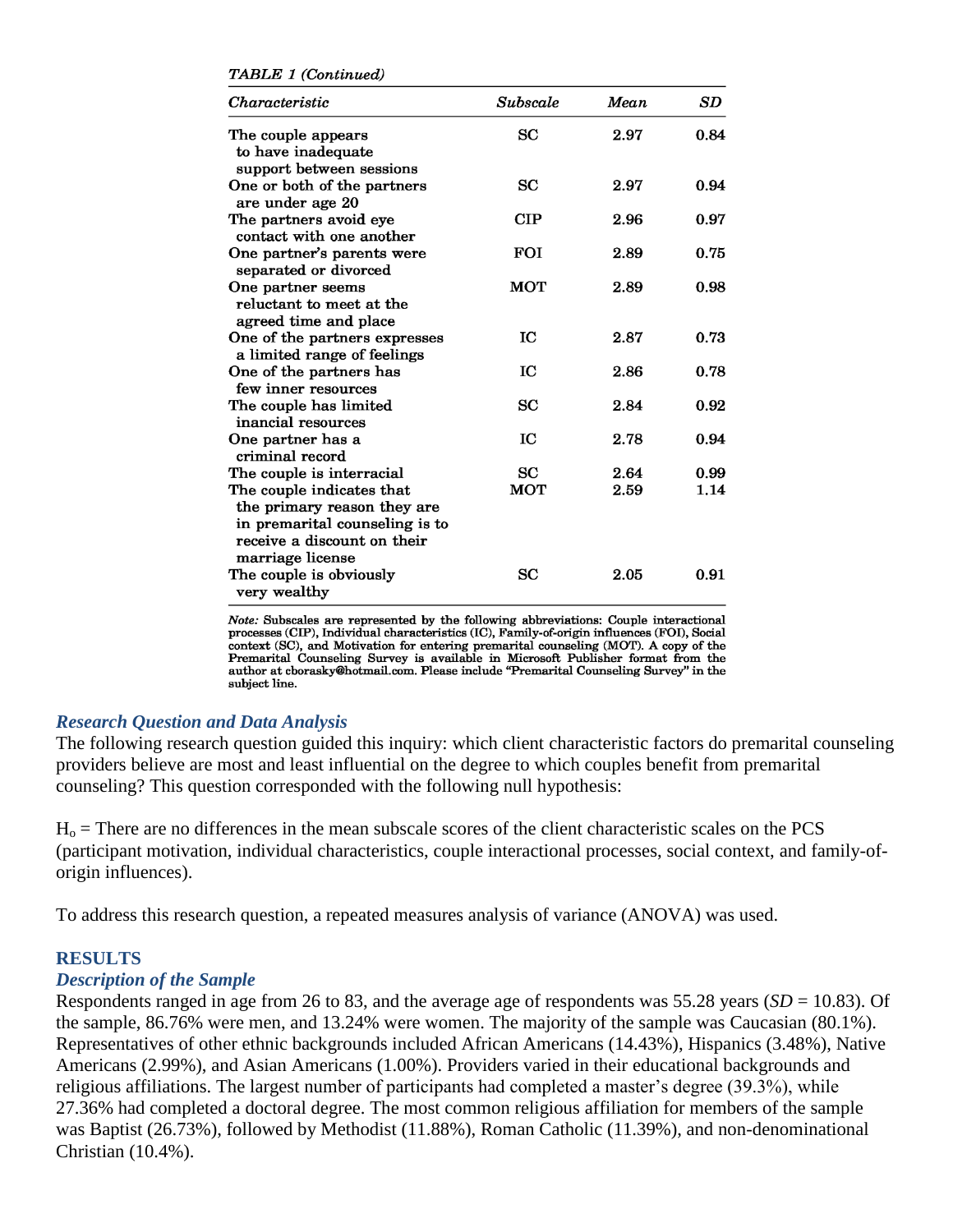Respondents represented several different professional affiliations, although most respondents were clergy (81.46%). Mental health professionals (clinical social workers, marriage and family therapists, mental health counselors, and psychologists) represented 10.73% of the sample, and 7.81% of the sample was comprised of representatives of other professional affiliations. Providers averaged 19.44 years (*SD* = 12.08) of experience conducting premarital counseling. The average number of couples seen within the past year was 14.84 (*SD* = 61.35). The mean length of time of the providers' premarital counseling programs was 8.71 hours  $(SD = 8.56)$ .

### *Psychometric Properties of the PCS*

To measure internal consistency, Cronbach's alpha coefficients were computed for the total client background characteristics scale and its five subscales. The overall scale Cronbach's alpha coefficient was  $\alpha = 0.95$ . The coefficients for each of the five subscales were as follows: couple interactional processes ( $\alpha = 0.92$ ), individual characteristics ( $\alpha = 0.88$ ), motivation ( $\alpha = 0.86$ ), social context ( $\alpha = 0.76$ ), and family-of-origin influences ( $\alpha =$ 0.63).

### *The Relative Influence of Client Characteristics in Premarital Counseling*

Mean scores were calculated for the individual client characteristic items and the five subscales. Scores ranged from 1 (not at all influential) to 4 (very influential). The mean scores and standard deviations of the individual items can be found in Table 1.

Providers rated the following five client background characteristic items as most influential on the degree to which couples benefit from premarital counseling: (a) the couple reports a history of aggression, (b) the couple is experiencing an immediate crisis, (c) the couple displays a tendency to behave destructively towards one another, (d) each partner remembers his or her family-of-origin as being warm and supportive, and (e) each partner remembers that his or her family members usually were sensitive to one another's feelings. In contrast, providers rated the following five characteristic items as least influential: (a) the couple has limited financial resources, (b) one partner has a criminal record, (c) the couple is interracial, (d) the couple indicates that the primary reason they are in premarital counseling is to receive a discount on their marriage license, and (e) the couple is obviously very wealthy.

The standardized means for the five subscales were as follows: couple interactional processes ( $M = 3.19$ ,  $SD =$ 0.73), family-of-origin influences ( $M = 3.15$ ,  $SD = 0.46$ ), individual characteristics ( $M = 3.02$ ,  $SD = 0.63$ ), motivation for entering premarital counseling ( $M = 2.94$ ,  $SD = 0.81$ ), and the social context ( $M = 2.89$ ,  $SD =$ 0.55). A repeated measures ANOVA was conducted to determine if there were significant differences in the degree to which providers believe that each of these categories influences premarital counseling outcomes (Table 2). The results of this analysis reveal that the means differ significantly from one another. Hence, the null hypothesis is rejected, and there is a significant difference in the mean scores on the client characteristic subscales. A Scheffe *post*-*hoc* test was conducted to determine which mean subscale scores differed from one another. The results of the Scheffe test (Table 3) revealed that the subscale means for couple interactional processes and family-of-origin influences differed from the subscale means for motivation for premarital counseling and the social context.

| TABLE 2<br>ANOVA Summary Table for Comparison of Means of Client<br><b>Characteristic Subscales</b> |                           |                   |              |      |                         |
|-----------------------------------------------------------------------------------------------------|---------------------------|-------------------|--------------|------|-------------------------|
| <b>Source</b>                                                                                       | SS                        | df                | МS           | F    |                         |
| Mean differences<br>Error<br>Total                                                                  | 13.69<br>423.31<br>437.00 | 4<br>1005<br>1009 | 3.42<br>0.42 | 8.13 | $< 0.0001$ <sup>*</sup> |

 $^* p < 0.05$ .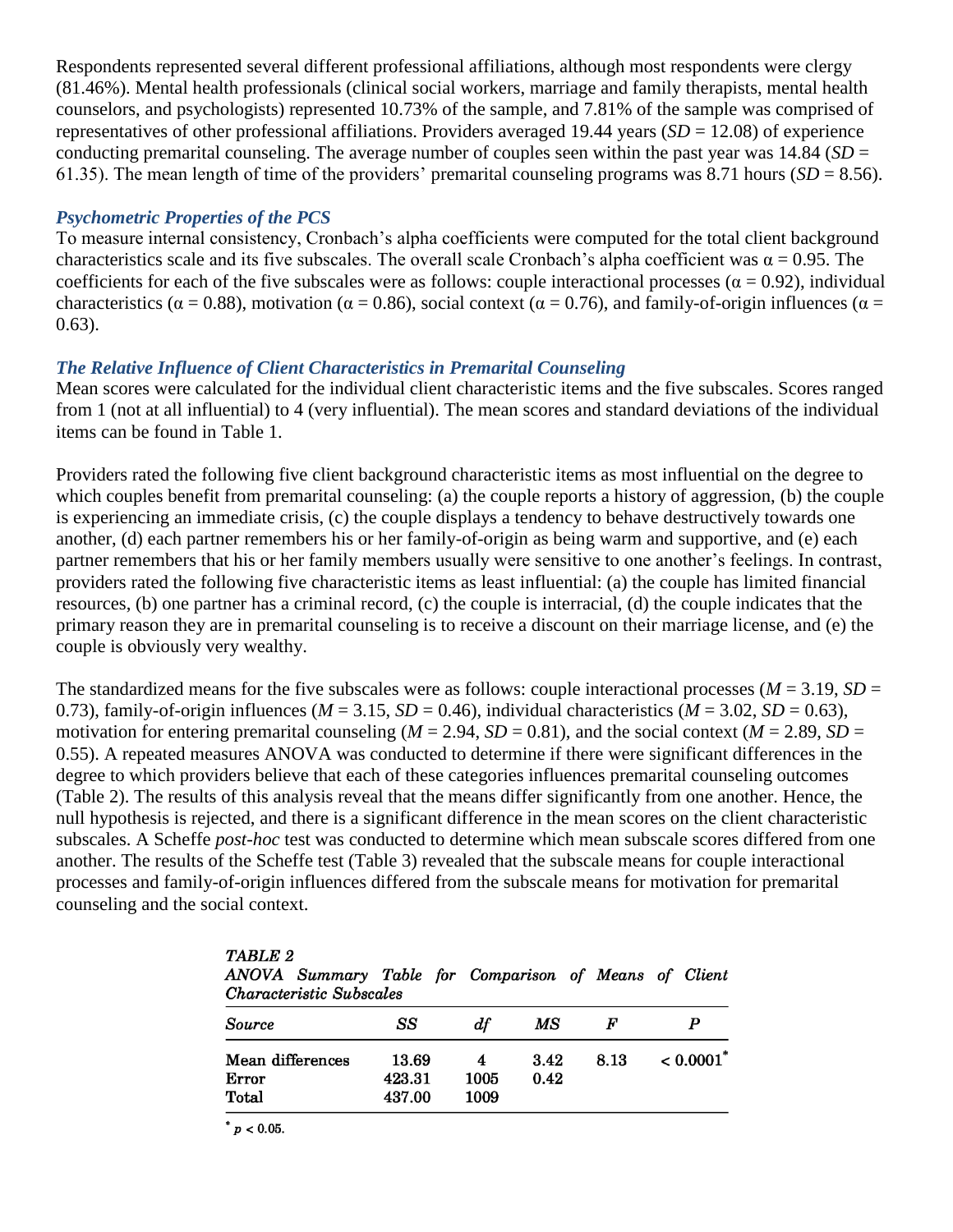| Subscale                             | Mean | <b>Scheffe Grouping</b> |  |
|--------------------------------------|------|-------------------------|--|
| Couple interactional processes       | 3.19 | А                       |  |
| Family-of-origin influences          | 3.15 | А                       |  |
| Individual characteristics           | 3.02 | ΑR                      |  |
| Motivation for premarital counseling | 2.94 | В                       |  |
| Social context                       | 2.89 | в                       |  |

TABLE 3 Results of Scheffe's Test for Differences in Means of Client Characteristic Subscales

Note: Means with the same letter for Scheffe Grouping are not significantly different from one another.

### **DISCUSSION**

Early relationship interventions, such as premarital counseling, can promote sustainable marriages and reduce the likelihood of divorce (Senediak, 1990), as long as they meet the needs of the couples who enter these programs. This investigation involved the development of a framework for understanding the influence of client characteristics in premarital counseling. Providers rated the relative influence of these characteristics on premarital counseling outcomes.

In this section, the major findings of this investigation, limitations of this study, and implications for theory, practice, and research are discussed.

# *The Relative Influence of Client Characteristics in Premarital Counseling*

The findings of this investigation demonstrate that premarital counseling providers believe that certain client characteristics exhibit a more powerful influence than others on clients' outcomes in premarital counseling. The characteristics that providers rated as most influential were (a) a history of aggression, (b) an immediate crisis, (c) destructive behavior toward one another, (d) a warm and supportive family-of-origin, and (e) a family-oforigin in which people were sensitive to others' feelings.

The model used in this study provided a framework for examining five categories of client background characteristics. Providers rated couple interactional processes and family-of-origin influences as more influential on premarital counseling outcomes than motivation for entering premarital counseling and the social context.

## *Limitations of this Investigation*

The first limitation to this investigation relates to the sample used. The participants in this study offer premarital counseling to couples in the state of Florida in accordance with state requirements. Providers of premarital counseling in Florida may differ from providers in other states. Future research should examine whether providers in other states are similar to providers in Florida in their beliefs about the influence of client characteristics in premarital counseling.

Second, despite the use of acceptable strategies to increase the response rate—such as repeated mailings, provision of a self-addressed stamped return envelope, and a prenotice contact letter (Cozby, 1997; Dillman, 2000; Dooley, 2001)—the relatively low response rate (26.3%) may have introduced a response bias, in that providers who chose not to respond to the survey may differ from the providers who responded (Cozby, 1997). Third, this study did not assess premarital counseling clients, but rather involved the perspective of providers. Therefore, the findings of this study must be interpreted as providers' beliefs about the influence of client characteristics on premarital counseling outcomes. These findings provide a framework for future assessment of client characteristics in premarital counseling outcome studies.

Fourth, this investigation did not involve a factor analysis of the items on the PCS to determine whether the proposed five-factor model was consistent with the findings.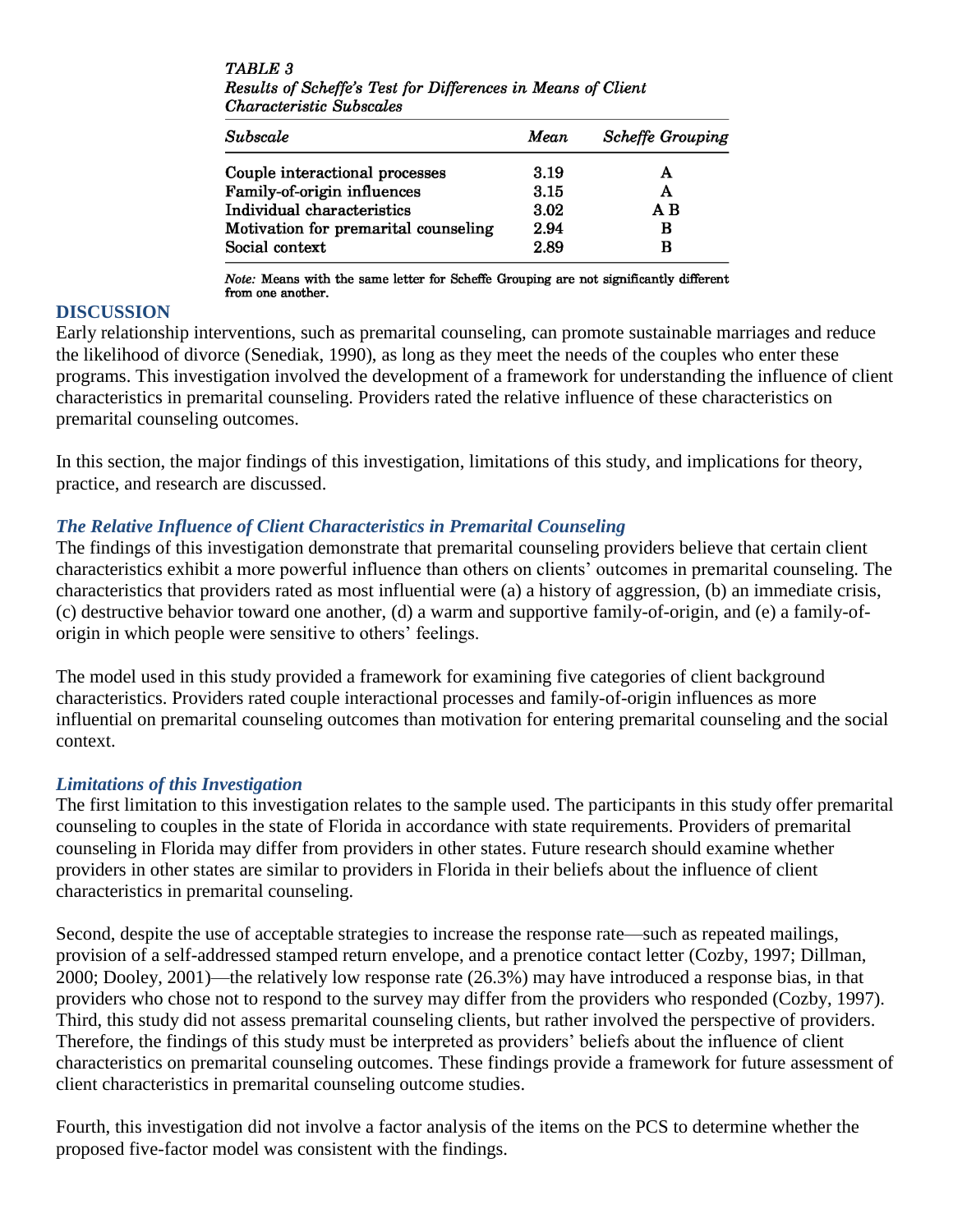# *Implications for Premarital Counseling Theory*

This study proposed a conceptualization of the influence of client background characteristics on the process and outcomes of premarital counseling. The findings suggest that client characteristics vary in the degree to which they influence couples' experiences in premarital counseling. Providers rated couple interactional processes, family-of-origin influences, and individual characteristics as most influential on premarital counseling outcomes. Motivation for premarital counseling and social context variables were rated as least influential. However, all five client characteristic factors received average ratings as "somewhat influential" on the degree to which couples benefit from premarital counseling. This lends support for further theoretical examination of the role of each of these factors on client outcomes in premarital counseling.

Holman's (2001) findings suggest that family-of-origin characteristics have the most powerful influence on marital outcomes. The providers who participated in this study confirm that family-of-origin influences are likely to influence premarital counseling outcomes as well. Previous research demonstrated that family-oforigin characteristics can have an impact on a couple's experience in premarital counseling (Halford, et al., 2001; VanWidenfelt & Hosman, 1996). Together, these findings indicate a need for further theoretical refinement in the area of family-of-origin influences on clients' experiences and outcomes in premarital counseling.

It is notable that social context variables were rated by providers as least influential on premarital counseling outcomes as compared with the other client characteristic factors. Possible explanations for the low ratings of the influence of social context variables on premarital counseling outcomes include the following: (a) providers may be less likely to discuss social context variables during premarital counseling sessions, and (b) couples may be less aware of the impact of these issues on their relationships as compared with more immediate issues such as personality characteristics and relationship skills.

Larson and Holman (1994) assert that many factors interact to define a couple's experience in their relationship. In this study, premarital counseling providers indicated that each of the five categories of client characteristics has some influence on couples' experiences in premarital counseling. As such, the five-factor model provides a context for further theory development related to clients' experiences in premarital counseling.

## *Implications for the Practice of Premarital Counseling*

Holman (2001) states, "Most premarital educational and therapeutic interventions are based on the assumption that understanding and improving premarital individual and couple interactional factors can influence both the quality and stability of the marital relationship"  $(p, 1)$ . The focus of this investigation has been the manner in which these couple characteristics influence outcomes of premarital interventions across diverse client populations. In order to better meet the needs of diverse clients, providers can develop thorough assessment strategies and modify standardized programs to suit each couple's unique needs.

Thorough assessment at the outset of premarital counseling allows practitioners to identify which aspects of clients' relationships are most in need of attention. Practitioners can assess issues within the five-factor model proposed in this study. Each couple may demonstrate unique needs, so providers should assess each couple's needs individually. A number of premarital assessment instruments can guide this exploration—such as the RELATE assessment (Holman, 2001); the Premarital Personal and Relationship Evaluation (PREPARE; Olson, Fournier, & Druckman, 1986); and the Premarital Inventory Profile (PMIP; Burnett & Sayers, 1988). No single assessment offers a complete picture of all the factors associated with premarital concerns (Larson & Holman, 1995). Therefore, practitioners may use informal assessment techniques (e.g., open-ended interviewing) to complement or replace formal assessment. Assessment aids the practitioner in determining each couple's unique needs.

Carroll and Doherty (2003) suggested that standardized programs may be less useful for addressing couples' unique needs. However, standardized programs have some value. There is significant research that demonstrates that standardized programs—such as the Prevention and Relationship Enhancement Program (PREP)—are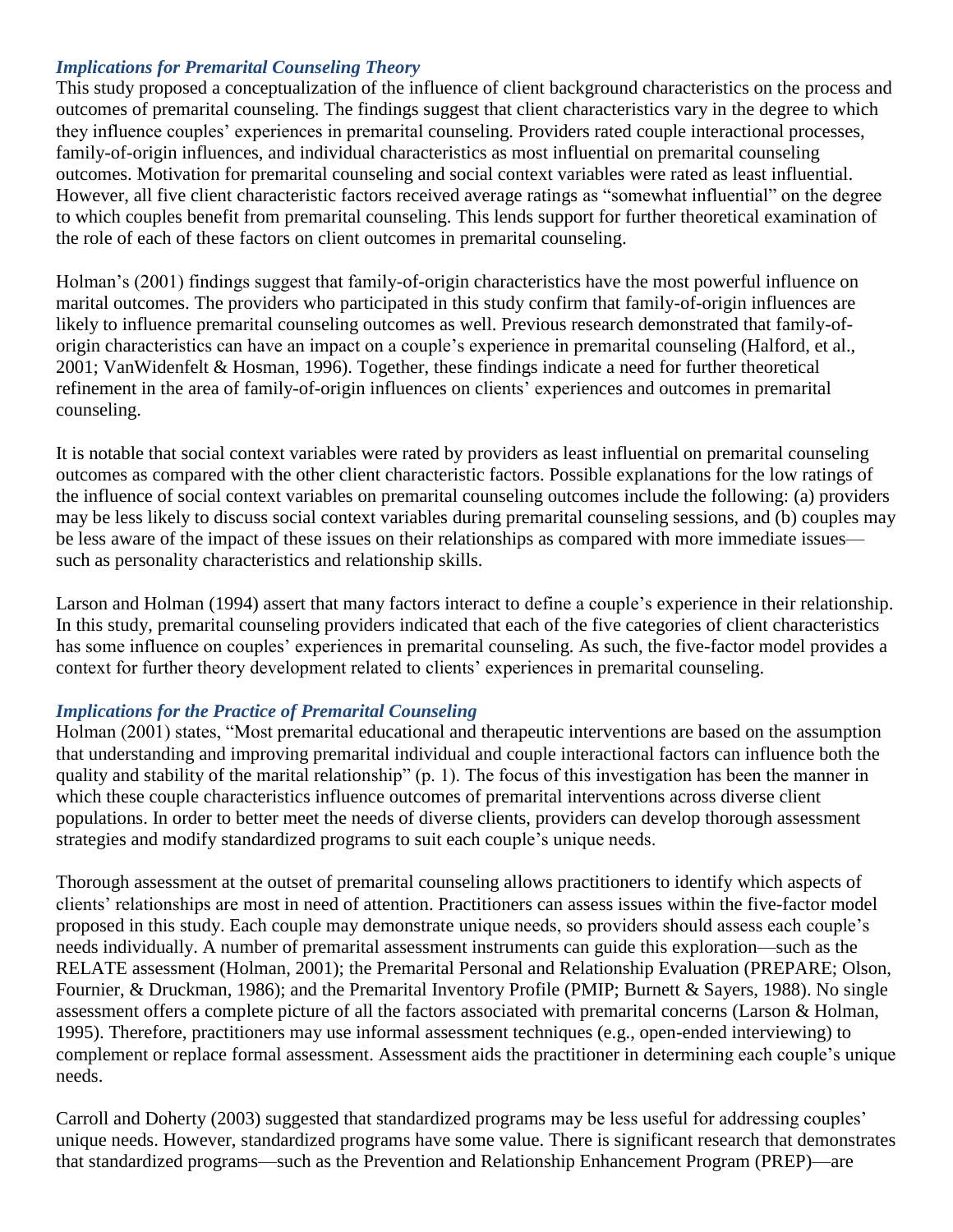effective at producing positive outcomes for couples (Renick & Blumberg, 1992; Sayers, et al., 1998; Stahmann, 2000; Stanley, 2001). However, research also suggests that all couples do not respond equally to standardized programs, and outcomes are influenced by couple background characteristics (Halford, Sanders, & Behrens, 2001; VanWidenfelt & Hosman, 1996). The findings of the current investigation suggest that a number of characteristics influence clients' needs in premarital counseling. Therefore, providers who use standardized formats should consider the value of adapting the standardized format to meet the needs of each couple. One caution with modifying standardized programs must be noted, however. Practitioners who modify their program must do so with the understanding that outcomes that have been established by previous research may not apply to the modified program. Thus, practitioners must weigh the benefits and risks of adapting standardized programs on an individual, rather than an aggregate, level.

# *Implications for Premarital Counseling Research*

Prior to this investigation, there had been a call for more attention to diverse client background characteristics in premarital counseling research (Carroll & Doherty, 2003; Christensen & Heavey, 1999; Silliman & Schumm, 2000). This need stems from the over-reliance in previous research on rather homogeneous samples (Carroll & Doherty, 2003; Christensen & Heavey, 1999; Holman, 2001; Silliman & Schumm, 1995; Silliman et al., 2000; Silliman, et al., 1992; Valiente, et al., 2002). Because of the homogeneity of the samples used in previous research, it has been difficult to generalize the findings of these studies to more diverse populations.

The call for increased research on premarital counseling with diverse populations is important, yet it does not define operationally the term diverse. Diversity commonly refers to social context variables (e.g., race and socioeconomic status). However, couples differ in many other ways as well. The findings of this investigation suggest that researchers should assess the influence of the five factors examined in this study when studying the effectiveness of premarital counseling programs. Because it may not be possible to evaluate the impact of every client characteristic when conducting research, it becomes necessary to identify the most relevant characteristics. Based on the results of this investigation, researchers should focus on couple interactional processes, family-of-origin influences, and individual characteristics.

Different clients are suitable for different types of interventions (Aubrey, et al., 1997). Also, clients who enter premarital counseling are likely to change throughout the course of the intervention (Rosenbaum & Horowitz, 1983). Therefore, future research should examine which premarital intervention formats are most effective with different types of clients in different situations.

Future research should examine how providers can assess most effectively relevant client characteristics at the outset of the intervention. Related to this issue is how providers can modify programs to meet couples' unique needs. For example, if a couple presents with low intrinsic motivation at the start of the program, the provider may utilize motivational strategies to enhance the clients' motivation to participate (Curtis, 1984; Deci, Eghrari, Patrick, & Leone, 1994; Walitzer, Dermen, & Connors, 1999). Future research should examine the merits of modifying premarital counseling programs based on client assessments.

Another area for future research is further empirical investigation of the five-factor model proposed in this study. A factor analysis of this model should be conducted to confirm whether the items on the PCS group into a pattern that is consistent with the hypothesized factor structure for the scale (Penfield, 2003). In addition, future research should examine the psychometric properties of the PCS and its validity with other populations of premarital counseling providers.

## **REFERENCES**

Aubrey, C., Bond, R., & Campbell, R. (1997). Clients' suitability for counselling: The perception of counselors working in general practice. Counseling Psychology Quarterly, 10, 97–118. Bradbury, T. N., Cohan, C. L., & Karney, B. P. (1998). Optimizing longitudinal research for understanding and preventing marital dysfunction. In T. N. Bradbury (Ed.), The Developmental Course of Marital Dysfunction (pp. 279–311), New York: Cambridge University Press.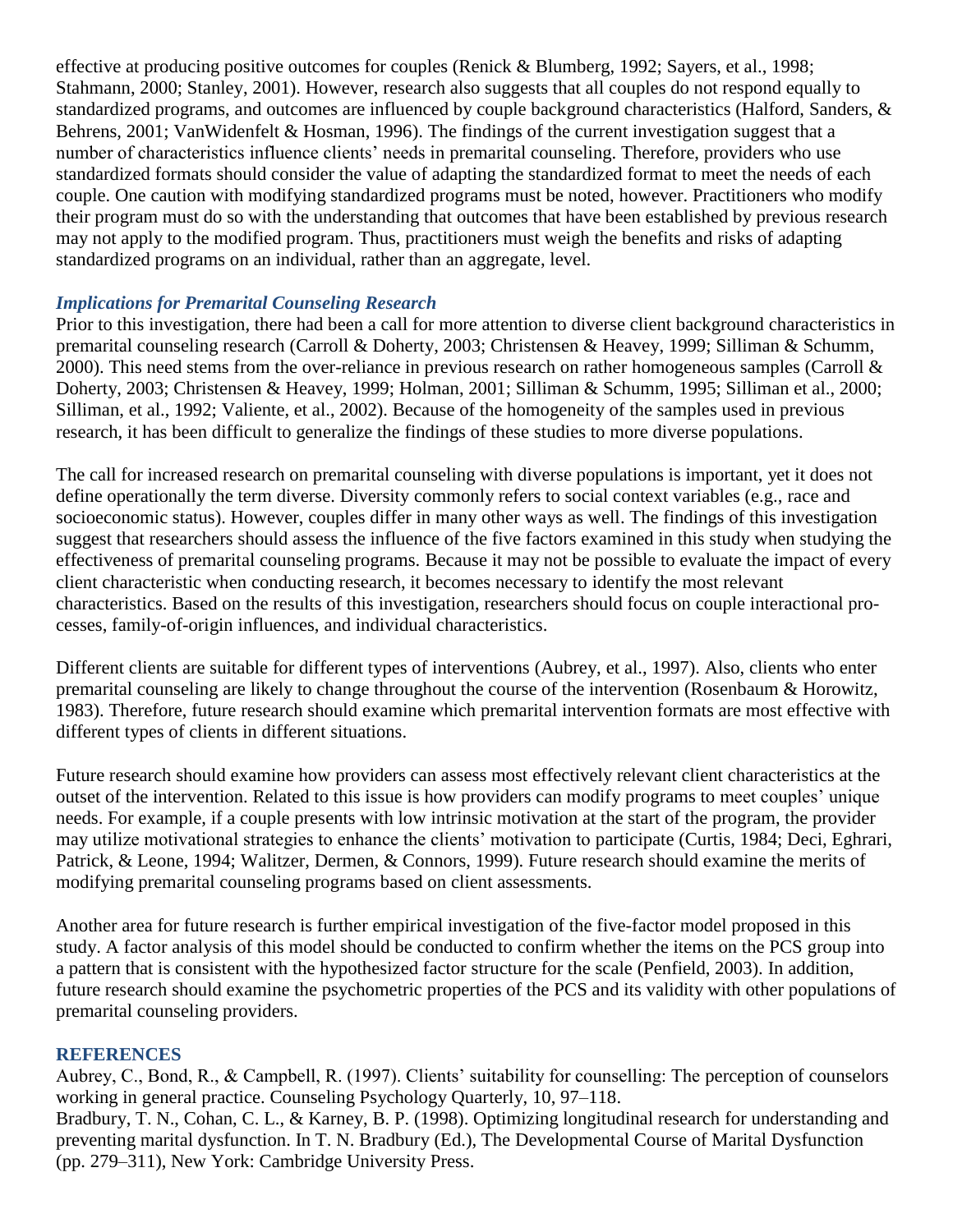Burnett, C. K., & Sayers, S. L. (1988). PMI profile handbook. Chapel Hill, NC: Intercommunications.

Carroll, J. S., & Doherty, W. J. (2003). Evaluating the effectiveness of premarital prevention programs: A metaanalytic review of outcome research. Family Relations, 52,105–118.

Christensen, A., & Heavey, C. L. (1999). Interventions for couples. Annual Review of Psychology, 50, 165– 190.

Cozby, P. C. (1997). Methods in behavioral research (6th ed.). Mountain View, CA: Mayfield Publishing Company.

Curtis, J. M. (1984). Motivational techniques for individual and group psychotherapy. Psychological Reports, 54, 271–277.

Deci, E. L. (1975). Intrinsic motivation. New York: Plenum Press.

Deci, E. L., Eghrari, H., Patrick, B. C., & Leone, D. R. (1994). Facilitating internalization: The self-

determination theory perspective. Journal of Personality, 62,119–142. Deci, E. L., & Ryan, R. M. (1985).

Intrinsic motivation and self-determination in human behavior. New York: Plenum Press.

Deci, E. L., & Ryan, R. M. (1987). The support of autonomy and the control of behavior. Journal of Personality and Social Psychology, 53, 1024–1037.

Dillman, D. A. (2000). Mail and internet surveys: The tailored design method. New York: John Wiley & Sons, Inc.

Dooley, D. (2001). Social research methods (4th ed.). Upper Saddle River, NJ: Prentice Hall.

Florida Statutes, Sections 741.0305 and 741.04 (1998). The marriage preparation and preservation act of 1998. Retrieved December 3, 2002 from http://www.flsenate.gov/ Statutes/

Halford, W. K., Sanders, M. R., & Behrens, B. C. (2001). Can skills training prevent relationship problems in at-risk couples? Four-year effects of a behavioral relationship education program. Journal of Family Psychology, 15, 750–768.

Holman, T. B. (2001). Premarital prediction of marital quality or breakup: Research, theory, and practice. New York: Kluwer Academic/Plenum Publishers.

Hovestadt, A. J., Anderson, W. T., Piercy, F. A., Cochran, S. W., & Fine, M. (1985). A family-of-origin scale. Journal of Marital and Family Therapy, 11, 287–297.

Larson, J. H., & Holman, T. B. (1994). Premarital predictors of marital quality and stability. Family Relations, 43, 228–238.

Larson, J. H., & Holman, T. B. (1995). A review of comprehensive questionnaires used in premarital education and counseling. Family Relations, 44, 245–253.

McCubbin, H. I., Patterson, J. M., & Wilson, L. R. (1991). The family inventory of life events and changes. In H. I. McCubbin, & A. I. Thompson (Eds.), Family Assessment Inventories for Research and Practice. Madison, WI: University of Wisconsin.

Olson, D. H., Fournier, D., & Druckman, J. (1986). PREPARE. Minneapolis: PREPARE/ ENRICH.

Penfield, R. D. (2003). The fundamentals of survey-based research. Gainesville, FL: University of Florida. Renick, M. J., & Blumberg, S. L. (1992). The prevention and relationship enhancement program (PREP): An empirically base preventive intervention program for couples. Family Relations, 41, 141–148.

Rosenbaum, R. L., & Horowitz, M. J. (1983). Motivation for psychotherapy: A factorial and conceptual analysis. Psychotherapy: Theory, Research, and Practice, 20, 346–354.

Sayers, S. L., Kohn, C. S., & Heavey, C. (1998). Prevention of marital dysfunction: Behavioral approaches and beyond. Clinical Psychology Review, 18, 713–744.

Senediak, C. (1990). The value of premarital education. Australia and New Zealand Journal of Family Therapy, 11, 26–31.

Silliman, B., & Schumm, W. R. (1995). Client interests in premarital counseling: A further analysis. Journal of Sex and Marital Therapy, 21, 43–56.

Silliman, B., & Schumm, W. R. (2000). Marriage preparation programs: A literature review. Family Journal, 8, 133–143.

Silliman, B., Schumm, W. R., & Jurich, A. P. (1992). Young adults' preferences for premarital preparation program designs: An exploratory study. Contemporary Family Therapy, 14, 89–100.

Stahmann, R. F. (2000). Premarital counseling: A focus for family therapy. Journal of Family Therapy, 22, 104–117.